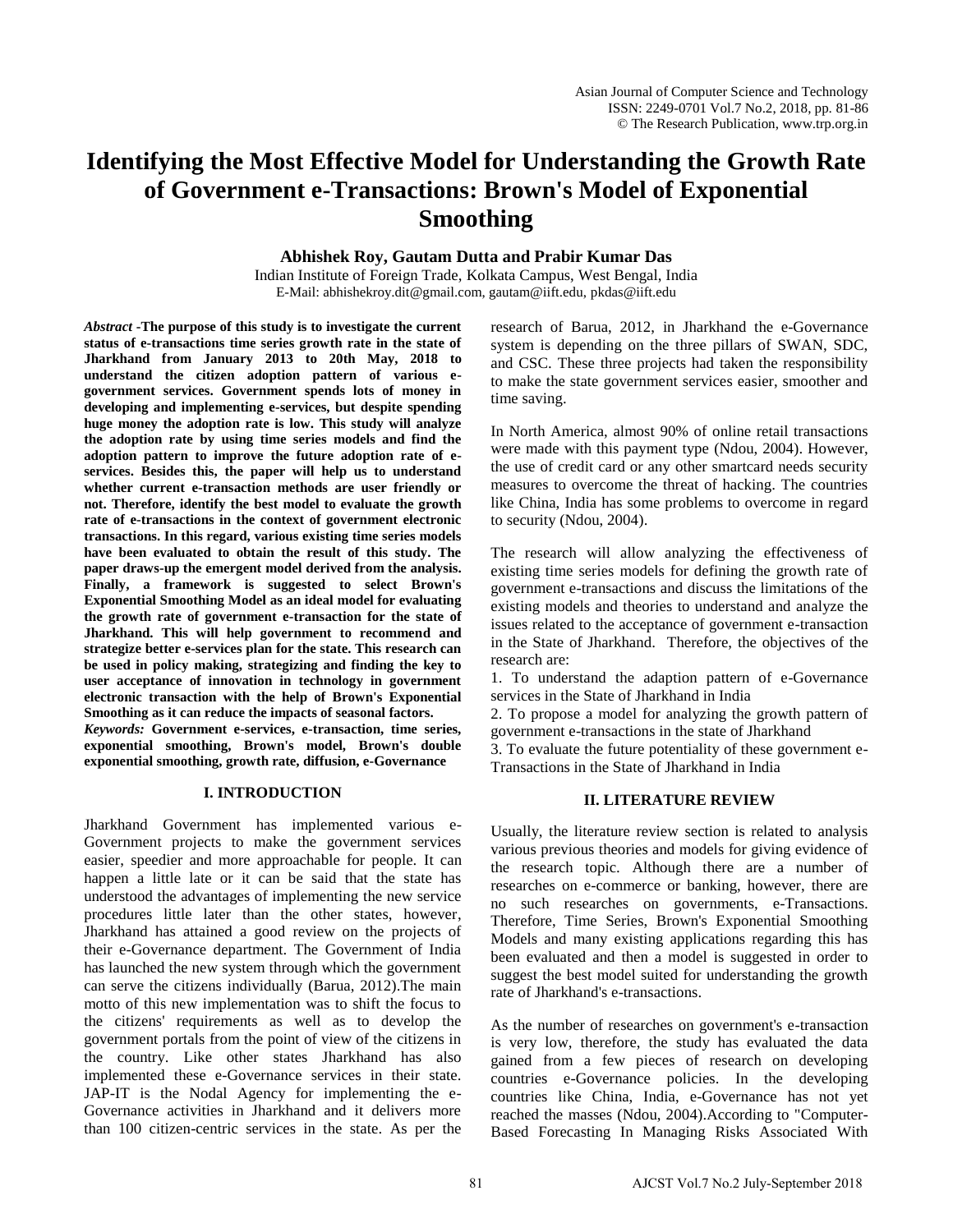Electronic Banking In Nigeria" paper, the results showed an easier and better way of analyzing and managing electronic banking risks in Nigeria reducing the risk factors of electronic banking. According to the study of " Evaluating The Developmental Impact of e-Governance Initiatives: An Exploratory Framework", the impact of two new implementations of FRIENDS and AKSHAYA egovernance projects in the southern state of Kerala has been evaluated. Like many other developing countries, India has taken great steps in implementing e-governance applications in recent years.

In the paper named, "Citizen-centric e-government performance: satisfaction with e-information", the citizencentric government systems of China has been discussed to evaluate the reaction of people of that country. It shows that the people of the country were very happy and helpful to use the e-information and e-Governance services (Chen and Zhang, 2012). The paper " Responding to information needs of the citizens through e-government portals and online services in India " has focused on National Portal of India, which provides single window access to 601 e-government portals and websites in India and evaluated digitization of documents, acts, rules and schemes of central and state government departments and their availability and accessibility through government portals. In Nigeria, the risks and challenges faced in the electronic banking system have been discussed in " Computer-Based Forecasting In Managing Risks Associated With Electronic Banking In Nigeria " by Onu, (2017). Hirwade, (2010) has researched about the existing government portals in India and evaluated the advantages as well as disadvantages of these. The study has revealed that the delivery of online services through government portals is an evolutionary phenomenon, and requires a change in the mindset of one and all e citizens, executives and the government in a developing country like India. With the support of the Internet, government processes can be made efficient, effective, and citizenfriendly. Abhishek Roy, Gautam Dutta and Prabir Kumar Das<br>
alectronic Banking In Nigeria<sup>-</sup> apper, the results followed an<br>
distortion Banking In Nigeria and predict the results of the state<br>
and the state of the state of the state

#### *A. Theories*

#### *1. Time Series*

A time series is a grouping of observations which are requested in time. A model of the arrangement that clarified the past qualities may likewise anticipate whether and how much the next couple of qualities will increment or decline and this is the foremost purpose of this Time Series as it examines and analyses the future figure estimations of the arrangement. Time series analysis can be performed over both columns based and multidimensional data.

#### *2. Exponential Smoothing*

In 1950's the definition of exponential smoothing forecasting techniques has become known from the first work of Brown (1959, 1962) and Holt (1960) who were working on constructing deterministic models for stock control frameworks. Every sample of data collected over

time experiences from one or the other kind of random variation. There are different measures which are used for wiping out the impact of random variation in data. Random variation makes it difficult to predict the model fitting the data and also generates inconsistency during forecasting and predictive modeling. Smoothing is primarily utilized to help forecast trends. Two most popular smoothing techniques used are Moving Averages and Exponential Smoothing.

### *3. Brown's Model for Exponential Smoothing*

The brown's model is appropriate for series in which there are a linear trend and no seasonality (Brown and Meyer, 1961). Brown's model is, therefore, a special case of Holt's model. Brown's exponential smoothing is most similar to an ARIMA (Autoregressive Integrated Moving Averages) model with zero orders of auto regression, two orders of differencing, and two orders of moving average, with the coefficient for the second order of moving average equal to the square of one-half of the coefficient for the first order, which uses two different smoothed series that are centered at different points in time. The Brown's model for exponential smoothing is also known as Double Exponential Smoothing method. The forecasting formula is based on an extrapolation of a line through the two centers. Brown's forecasting method is similar to Simple Exponential Smoothing, except that the smoothing constant in Double Exponential Smoothing is derived by "re-smoothing" the single smoothed constant from Single Exponential Smoothing model. Exponential smoothing must be updated each period - level and trend.

#### *B. Characteristics of Brown's model*

Brown model should be used when the time series data has a trend but no seasonality. The latter occurs when the data exhibits rise and fall that are not for a fixed period. These fluctuations are usually due to economic conditions and are often related to the "business cycle." The period of time generally extends beyond a single year and the fluctuations are usually of at least two years. For detecting seasonality in absolute terms, that is whether seasonality is present or absent, even a detailed data observation can give results. The presence of seasonality can be confirmed by the presence of continuous spikes in various series plots like run sequence plot, seasonal subseries plot, multiple box plots and autocorrelation plot. Since the brown model is more suited for non-seasonal data, the fitting parameters are restricted to level and trend. However, the indices are defined for all the three parameters. At any given time, the level index gives an estimate of the local mean, or "level" of the data-generating process (DGP), at this time. The trend index gives an estimate of the trend at this time, and the seasonality index calculates approximately the digression from the local mean due to seasonality. Brown model make use of a level component and a trend component at every period. It uses two weights or smoothing parameters, to update the components at each period.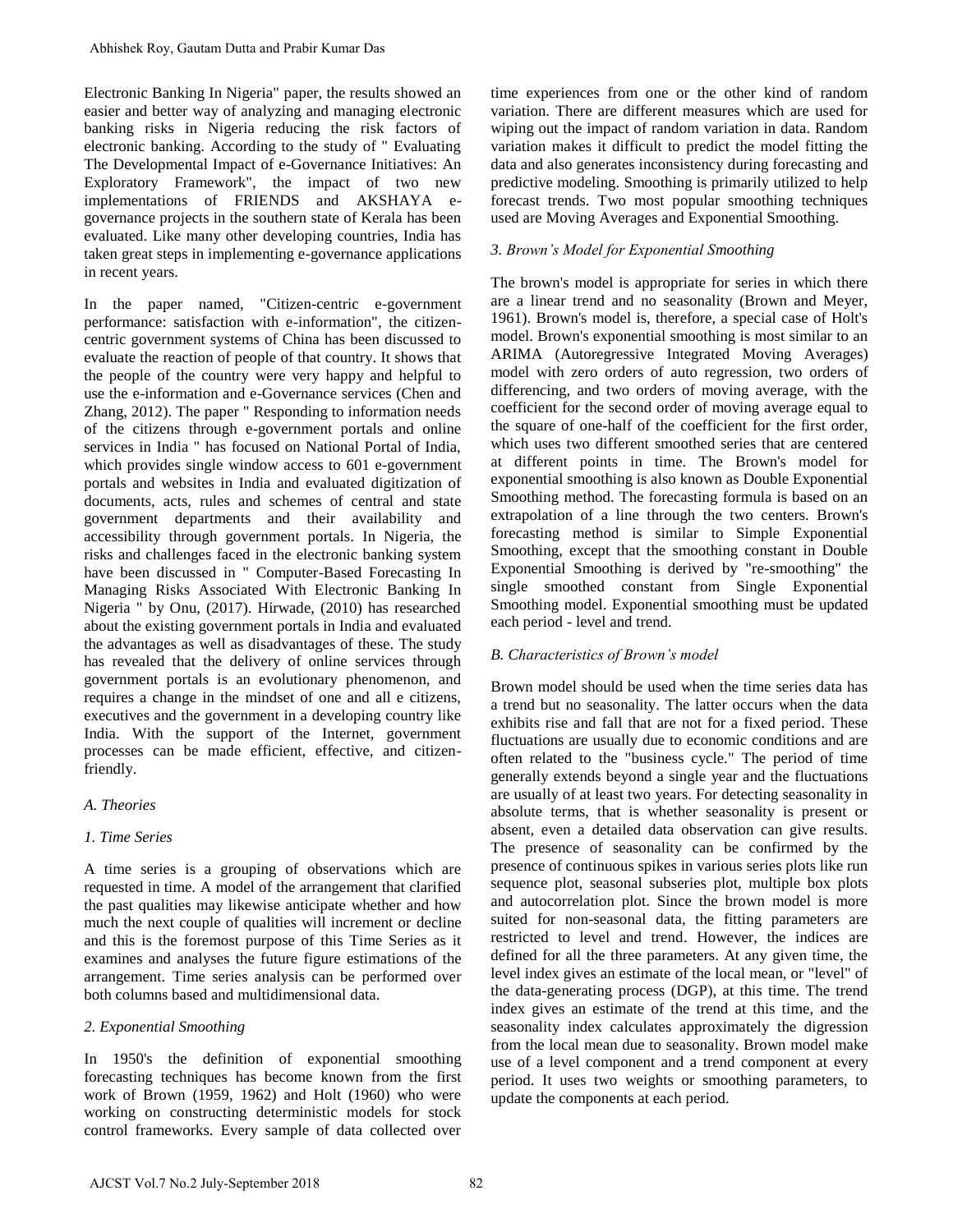In his original paper in 1961(Brown & Meyer, 1961), R.G brown asserted that given a time series {Xt} with observations at equally spaced intervals, the first N+1 degrees of exponential smoothing can be combined, using the binomial coefficients, to give an estimate of the values of the coefficients of an Nth degree polynomial model of the observations to date, evaluated at the time of the most recent observation. Brown also states that if the sample interval is short, there will be a large annual cost of doing the computations. Also if the sampling interval is too large, then a change in the data pattern will not be reflected quickly in the computations. Hence a medium-sized sample is most suited for Brown's model. Brown's selection of the sample interval also takes into consideration a) the cost of the data processing b) the cost of being late in recognizing a change c) the probability distribution of changes, by magnitude and time. Garcia (García *et al*., 2016) compares three different methods for multi-step forecasting of chlorine decay including the Brown's method, in an attempt to diagnose the quality sensors in the Barcelona drinking water network. In this study, the brown model is found to be performing relatively better in estimating the PH of the water, which is an important determinant of remaining useful life (RUL) of a water body. The absence of seasonality in the data for water bodies is an important reason why Brown model performs significantly better than the other models. Hansun (Hansun and Subanar, 2016) introduces a new approach to Brown's Double Exponential Smoothing in time series analysis. The new approach combines the calculation of weighting factor in Weighted Moving Average and implements the results with Brown's Double Exponential Smoothing method. The proposed method is tested on Jakarta Stock Exchange (JKSE) composite index, for which the data has a trend but is devoid of seasonality. Kumari (Kumari *et al*., 2014) compares the forecasting ability of different statistical models for the productivity of rice in India. Brown's method uses only one smoothing constant and that the estimated trend values are very sensitive to random influences. Saputra (Saputra, 2016) uses Brown's and Holt's Double Exponential Smoothing for predicting Indonesian Crude Oil Price (ICP). Asadi (Al-Asadi *et al*., 2017) attempts the forecasting of the number of brick production using the exponential smoothing holt-winter method which is similar to the Brown model except for the fact that the Mean Squared Error (MSE) is relatively smaller compared to the Brown model. Fomby (Fomby, 2008) states that exponential smoothing methods suffer from not having an objective statistical identification and diagnostic system for evaluating the goodness of competing exponential smoothing models. Liquidate Shows 198 AJCST Vol. 2 and the controlline in the september 2 Transactions and the september 2018 AJCST Vol. 2 and the Controlline of Alcs Controlline and Alcs Controlline and Alcs Controlline and Alcs Controlli

#### *C. Importance of Seasonality Prediction*

In time series data, Seasonality is the presence of variations that occur at specific regular intervals less than a year, such as weekly, monthly, or quarterly. Seasonality may be caused by various factors, such as weather, vacation, and holidays and consists of periodic, repetitive, and generally regular and predictable patterns in the levels of a time series (Nazim and Afthanorhan, 2014). Therefore, it is a very important factor that can impact the e-transaction applications. In order to get this seasonality effect properly Brown's Model for Exponential Smoothing is accepted in this case as the only model that can identify the seasonality prediction.

#### **III. METHODOLOGY**

In order to conduct this research, the complete view of what are the factors related to e-transactions, a literature review of selected papers has discussed. Brown's model, Brown's double exponential smoothing. The literature review used a meta-analysis approach so as to understand the ways of evaluating the rate of e-transaction in the systems of online payment or transactions. The previous studies have helped in this analysis process to identify the appropriate model that can give a smooth and fast way to calculate the etransaction rate. The articles published in the journals were coded for capturing the publication year, keywords, topics, concepts, variables, theories and models and methodologies used. The keywords were taken as is given by the authors and also captured from the main text of the articles since the details of the concepts, variables, frameworks; theories explain the research in totality. This way valuable detail of each paper was captured. Those that were not found suitable for the context of this study were rejected. For surveys, they have used online questionnaires, postal questionnaires and telephonic surveys.

The data has been acquired from the portal e-Taal, which is a portal developed by India'[s National Informatics Centre](https://en.wikipedia.org/wiki/National_Informatics_Centre) to measure the impact of variou[s e-governance](https://en.wikipedia.org/wiki/E-governance) initiatives at national and state levels. e-Taal provides a real-time view of [e-transactions](https://en.wikipedia.org/wiki/E-commerce) taking place under various e-Governance applications implemented by Government, on the basis of transaction count shared by them in an automated manner using Web Services technology. Real time utilization status and consolidated e-Transaction statistics of e-Governance Projects across India can be viewed on e-Taal. etransactions data for the state of Jharkhand has been downloaded from e-Taal for this study.

## **IV. FINDING AND ANALYSIS**

## *A. Data description and results*

The e-transaction data for the State of Jharkhand downloaded from e-Taal from 1st January 2013 to 20th May 2018. The downloaded data was aligned and defined as time series daily data in SPSS. This data is daily and consists of 1977 data points from 1/01/2013 to 20/05/2018

## *B. SPSS Time Series Model details*

*Normalized BIC* - Normalized Bayesian Information Criterion. A general measure of the overall fit of a model that attempts to account for model complexity.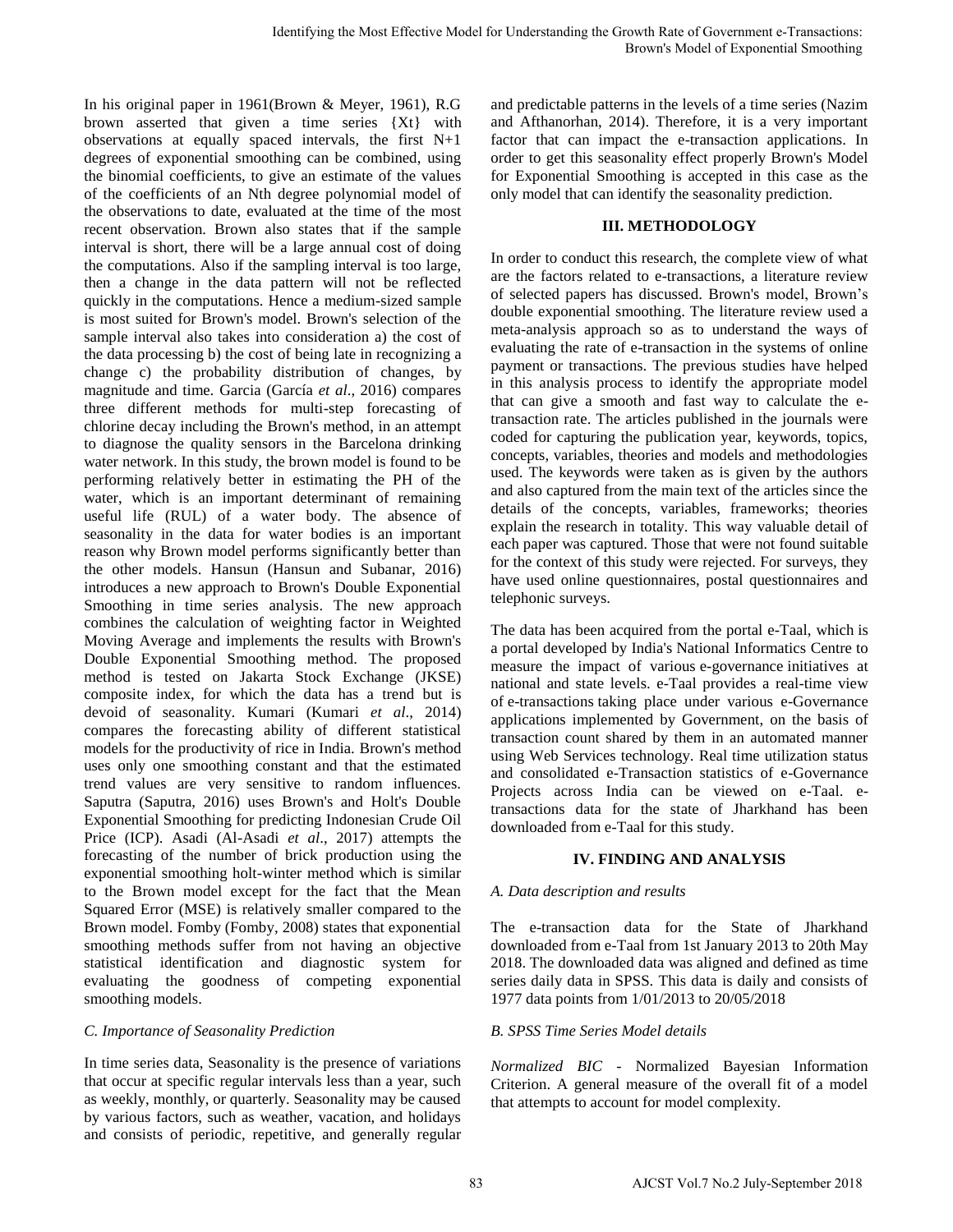| <b>Fit Statistic</b>        | Mean        | <b>SE</b> | <b>Minimum</b> | <b>Maximum</b> | <b>Percentile</b> |  |  |  |
|-----------------------------|-------------|-----------|----------------|----------------|-------------------|--|--|--|
| <b>Stationary R-squared</b> | .832        | $\cdot$   | .832           | .832           | .832              |  |  |  |
| R-squared                   | .013        | $\bullet$ | .013           | .013           | .013              |  |  |  |
| <b>RMSE</b>                 | 106008.506  |           | 106008.506     | 106008.506     | 106008.506        |  |  |  |
| <b>MAPE</b>                 | 109.411     | ٠         | 109.411        | 109.411        | 109.411           |  |  |  |
| <b>MaxAPE</b>               | 2415.087    |           | 2415.087       | 2415.087       | 2415.087          |  |  |  |
| <b>MAE</b>                  | 25270.637   | $\cdot$   | 25270.637      | 25270.637      | 25270.637         |  |  |  |
| <b>MaxAE</b>                | 2663668.131 | $\cdot$   | 2663668.131    | 2663668.131    | 2663668.131       |  |  |  |
| Normalized BIC              | 23.146      | ٠         | 23.146         | 23.146         | 23.146            |  |  |  |

TABLE I MODEL SUMMARY RESULT OF SPSS

*R-squared*: It is the proportion of variation in the dependent variable explained by the regression model. It ranges in value from 0 to 1.

*Stationary R-squared:* A measure that compares the stationary part of the model to a simple mean model. Positive values mean that the model under consideration is better than the baseline model.

*RMSE:* Root Mean Squared Error measures the average magnitude of errors in a quadratic scoring rule.

*MAE* - This is one of the measurement processes for forecasting time series, where the average magnitude of the errors in a set of predictions, without considering their direction.

*MAPE* - Mean Absolute Percentage Error is used to measure prediction accuracy of forecasting method in statistics. It uses percentage as the medium of expressing accuracy.

*MaxAe* - Maximum Absolute Error. The largest forecasted error expressed in the same units as the dependent series.

| <b>TABLE II MODEL STATISTICS</b> |                      |                             |                   |    |      |  |  |  |  |  |  |  |
|----------------------------------|----------------------|-----------------------------|-------------------|----|------|--|--|--|--|--|--|--|
| <b>Model Statistics</b>          |                      |                             |                   |    |      |  |  |  |  |  |  |  |
| Model                            | Number of Predictors | Model Fit statistics        | Ljung-Box $Q(18)$ |    |      |  |  |  |  |  |  |  |
|                                  |                      | <b>Stationary R-squared</b> | <b>Statistics</b> | DF | Sig. |  |  |  |  |  |  |  |
| Jharkhand-Model 1                |                      | .832                        | 7.048             |    | .983 |  |  |  |  |  |  |  |

Next, we have a look at the model statistics obtained from SPSS. Looking at the Ljung-Box Q test, we find that the value of Q statistic for the test comes out to be 7.048 corresponding to 17 degrees of freedom. However, the test is found to be significant only at level 0.983 which leads to the conclusion that the data is not independently distributed and it exhibits serial correlation.

### *C. Selection of Best Time Series model on the basis of MAPE and BIC values*

We can also have a look at the Mean Absolute Percentage Error and Bayesian Information Criterion statistics to determine the best fitting model for our data and for estimation purposes. Since the mean absolute percentage error is a measure of deviation, it is perfect as a measure of prediction accuracy of a forecasting method in statistics, for example in trend estimation. On the other hand, Bayesian Information Criterion (BIC) is a model selection tool. If a model is estimated on a particular data set (training set), BIC score gives an estimate of the model performance on a new, fresh data set (testing set). BIC is given by the formula: Abhishek Roy, Gautam Dutta and Prabir Kumar Das<br>
TABLE 1 Statistic Mean SE<br>
TABLE Vol.7 Statistic Mean SE<br>
THE Statistic Mean SE<br>
Resquence and SE<br>
Resquence and SE<br>
Resquence and SE<br>
NAFE 2415.087<br>
MAPK<br>
MAPK 2245.087<br>
M

BIC =  $-2 * log likelihood + d * log(N)$ ,

where N is the sample size of the training set and d is the total number of parameters. The lower BIC score signals a better model. BIC attempts to mitigate the risk of overfitting by introducing the penalty term  $d * log(N)$ , which grows with the number of parameters. This permits filtering out of pointlessly complex models, which have too many parameters to be anticipated accurately on a given data set of size N. We can use the combination of these 2 parameters for selecting the best model for our data. The statistical software that we use for calculating these 2 values for different pre-defined models is IBM SPSS. IBM SPSS includes Simple, Simple Seasonal, Holt's Linear Trend, Brown's Linear Trend, Damped Trend, Winters' Additive, and Winters' Multiplicative in the Time-Series modeling procedure within its Statistics and Modeler statistical packages. The expert modeler function of IBM SPSS works in a similar manner, that is, it compares the MAPE and BIC values for determining the best model for a dataset. We will now have a look at the different models and the MAPE and BIC values for each of them for selection of the best model through comparative analysis.

Brown's linear trend- This model is appropriate for series in which there is a linear trend and no seasonality. Its smoothing parameters are level and trend, which are assumed to be equal. Brown's model is therefore a special case of Holt's model. A mathematically equivalent form of Brown's linear exponential smoothing model, which emphasizes its non-stationary character, is the following:

$$
Y(hat)_t - Y_{t-1} = Y_{t-1} - Y_{t-2} - 2(1-\alpha)e_{t-1} + ((1-\alpha)^2)e_{t-2}
$$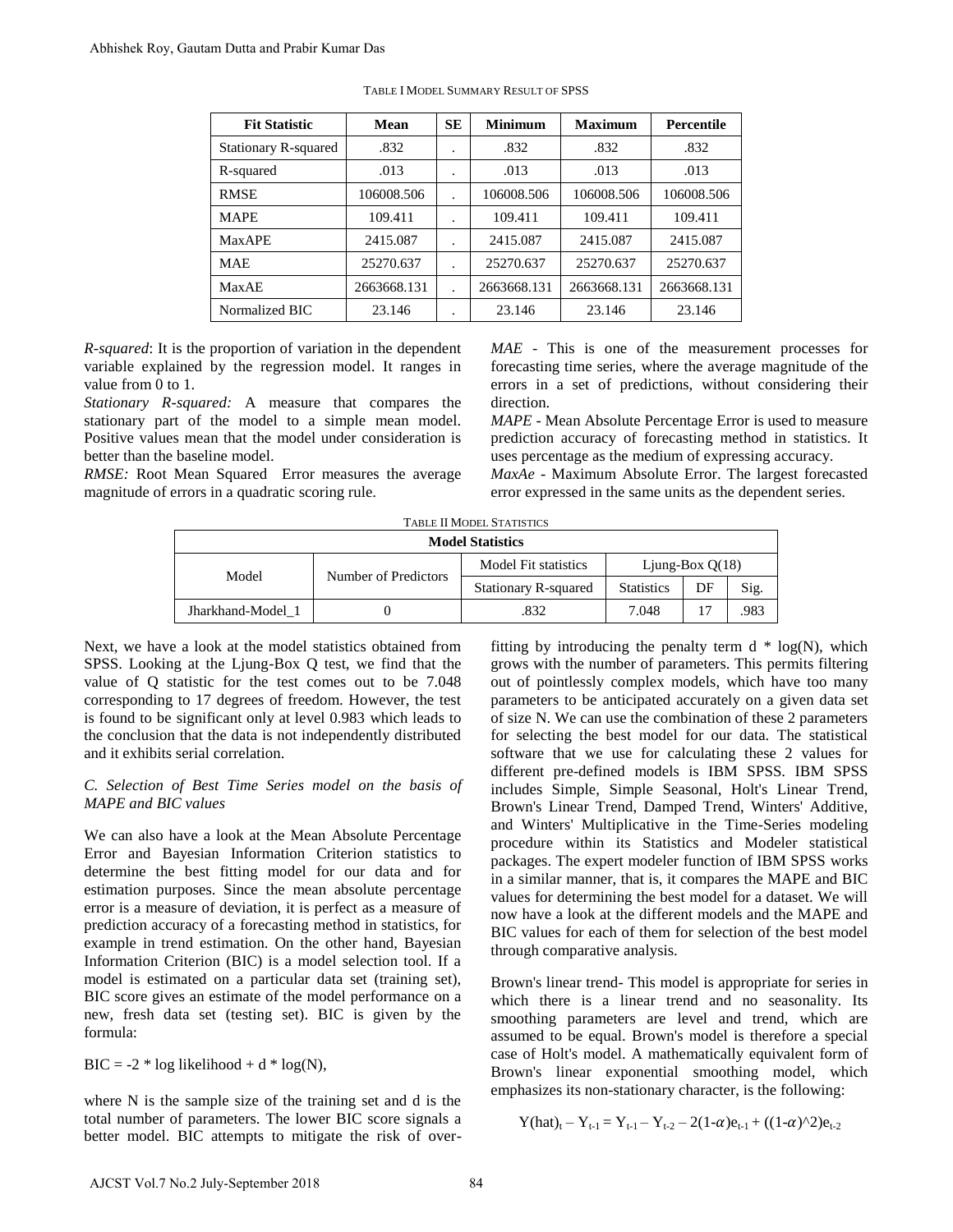| <b>TABLE III MODEL DESCRIPTIONS</b> |  |
|-------------------------------------|--|
|-------------------------------------|--|

|                                                                                                                                                                                                                                                                                                                                                                                                                                                                                                                                                                                                                                                                                                                                                                                        |           |         |           |           |                                       |                                                                                  |                                                          |  |                  |  |  |                                                      |  |  |                                       |                          |                                                                        |                      |                               |                                                           |                |                  |   |                                      |       |                                                           |         |                  |                        |                                            | Identifying the Most Effective Model for Understanding the Growth Rate of Government e-Transactions:<br>Brown's Model of Exponential Smoothing                                                                                                                                                                                                                                                                                                                                                                                                                              |  |
|----------------------------------------------------------------------------------------------------------------------------------------------------------------------------------------------------------------------------------------------------------------------------------------------------------------------------------------------------------------------------------------------------------------------------------------------------------------------------------------------------------------------------------------------------------------------------------------------------------------------------------------------------------------------------------------------------------------------------------------------------------------------------------------|-----------|---------|-----------|-----------|---------------------------------------|----------------------------------------------------------------------------------|----------------------------------------------------------|--|------------------|--|--|------------------------------------------------------|--|--|---------------------------------------|--------------------------|------------------------------------------------------------------------|----------------------|-------------------------------|-----------------------------------------------------------|----------------|------------------|---|--------------------------------------|-------|-----------------------------------------------------------|---------|------------------|------------------------|--------------------------------------------|-----------------------------------------------------------------------------------------------------------------------------------------------------------------------------------------------------------------------------------------------------------------------------------------------------------------------------------------------------------------------------------------------------------------------------------------------------------------------------------------------------------------------------------------------------------------------------|--|
|                                                                                                                                                                                                                                                                                                                                                                                                                                                                                                                                                                                                                                                                                                                                                                                        |           |         |           |           |                                       |                                                                                  |                                                          |  |                  |  |  | <b>TABLE III MODEL DESCRIPTIONS</b>                  |  |  |                                       |                          |                                                                        |                      |                               |                                                           |                |                  |   |                                      |       |                                                           |         |                  |                        |                                            |                                                                                                                                                                                                                                                                                                                                                                                                                                                                                                                                                                             |  |
| Model<br>Name                                                                                                                                                                                                                                                                                                                                                                                                                                                                                                                                                                                                                                                                                                                                                                          |           |         |           |           | Simple Exponential Smoothing          | <b>Holt's Linear Trend</b><br><b>Brown's Linear Trend</b><br><b>Damped Trend</b> |                                                          |  |                  |  |  |                                                      |  |  |                                       |                          |                                                                        |                      |                               |                                                           |                |                  |   |                                      |       |                                                           |         |                  |                        |                                            |                                                                                                                                                                                                                                                                                                                                                                                                                                                                                                                                                                             |  |
| Fit<br><b>Statistic</b>                                                                                                                                                                                                                                                                                                                                                                                                                                                                                                                                                                                                                                                                                                                                                                | $S. R-Sq$ | squared | RMSE MAPE | MaxAP     |                                       |                                                                                  | MAE MaxAe N. BIC S. R. Sq                                |  | R-<br>squared    |  |  | RMSE MAPE MaxAP                                      |  |  |                                       | MAE MaxAe N. BIC S. R-Sq | $\mathbf{R}$<br>RMSE MAPE MaxAP<br>MAE MaxAe N. BIC S. R-Sq<br>squared |                      |                               |                                                           | souared        | RMSE MAPE MaxAP  |   |                                      |       | MAE MaxAe N.BIC                                           |         |                  |                        |                                            |                                                                                                                                                                                                                                                                                                                                                                                                                                                                                                                                                                             |  |
| Mean                                                                                                                                                                                                                                                                                                                                                                                                                                                                                                                                                                                                                                                                                                                                                                                   | $0.016$ 1 |         |           |           |                                       |                                                                                  | 0.016 105853 121.96 2873.27 26979.6 2644332 23.147 0.687 |  |                  |  |  | -0.844 145057 104.004 21112.3 30952.4 2676794 23.785 |  |  |                                       |                          |                                                                        |                      |                               | 0.832 0.013 105991 109.796 2409.46 25308.1 2663799 23.146 |                |                  |   | $0.5\,$                              |       | 0.017 105914 111.4 2626.37 26121.3 2649594 23.16          |         |                  |                        |                                            |                                                                                                                                                                                                                                                                                                                                                                                                                                                                                                                                                                             |  |
| Minimum                                                                                                                                                                                                                                                                                                                                                                                                                                                                                                                                                                                                                                                                                                                                                                                | 0.016     |         |           |           |                                       |                                                                                  | 0.016 105853 121.96 2873.27 26979.6 2644332 23.147 0.687 |  | $-0.844$         |  |  | 145057 104.004 21112.3 30952.4 2676794 23.785        |  |  |                                       |                          |                                                                        |                      |                               | 0.832 0.013 105991 109.796 2409.46 25308.1 2663799 23.146 |                |                  |   | 0.5                                  | 0.017 |                                                           |         |                  |                        | 105914 111.4 2626.37 26121.3 2649594 23.16 |                                                                                                                                                                                                                                                                                                                                                                                                                                                                                                                                                                             |  |
| Maximu                                                                                                                                                                                                                                                                                                                                                                                                                                                                                                                                                                                                                                                                                                                                                                                 | 0.016     |         |           |           |                                       |                                                                                  | 0.016 105853 121.96 2873.27 26979.6 2644332 23.147 0.687 |  |                  |  |  | -0.844 145057 104.004 21112.3 30952.4 2676794 23.785 |  |  |                                       |                          |                                                                        |                      |                               | 0.832 0.013 105991 109.796 2409.46 25308.1 2663799 23.146 |                |                  |   | 0.5                                  |       | 0.017 105914 111.4 2626.37 26121.3 2649594 23.16          |         |                  |                        |                                            |                                                                                                                                                                                                                                                                                                                                                                                                                                                                                                                                                                             |  |
|                                                                                                                                                                                                                                                                                                                                                                                                                                                                                                                                                                                                                                                                                                                                                                                        |           |         |           |           |                                       |                                                                                  |                                                          |  |                  |  |  | TABLE IV COMPARISON RESULT OF DIFFERENT MODELS       |  |  |                                       |                          |                                                                        |                      |                               |                                                           |                |                  |   |                                      |       |                                                           |         |                  |                        |                                            |                                                                                                                                                                                                                                                                                                                                                                                                                                                                                                                                                                             |  |
|                                                                                                                                                                                                                                                                                                                                                                                                                                                                                                                                                                                                                                                                                                                                                                                        |           |         |           |           | <b>Model Name</b>                     |                                                                                  |                                                          |  | <b>MAPE</b>      |  |  | <b>BIC</b>                                           |  |  | <b>Stationary</b><br><b>R</b> Squared |                          |                                                                        | <b>RMSE</b>          |                               |                                                           |                | <b>R</b> Squared |   | <b>Mean Absolute</b><br><b>Error</b> |       |                                                           |         |                  |                        |                                            |                                                                                                                                                                                                                                                                                                                                                                                                                                                                                                                                                                             |  |
|                                                                                                                                                                                                                                                                                                                                                                                                                                                                                                                                                                                                                                                                                                                                                                                        |           |         |           | Smoothing | Simple Exponential                    |                                                                                  |                                                          |  | 121.96           |  |  | 23.147                                               |  |  | 0.016                                 |                          |                                                                        | 105853.3             |                               |                                                           | 0.016          |                  |   | 26979.63                             |       |                                                           |         |                  |                        |                                            |                                                                                                                                                                                                                                                                                                                                                                                                                                                                                                                                                                             |  |
|                                                                                                                                                                                                                                                                                                                                                                                                                                                                                                                                                                                                                                                                                                                                                                                        |           |         |           |           | Holt's Linear                         |                                                                                  |                                                          |  | 104.004          |  |  | 23.785                                               |  |  | 0.687                                 |                          |                                                                        | 145057.4             |                               |                                                           | $-0.844$       |                  |   | 30952.42                             |       |                                                           |         |                  |                        |                                            |                                                                                                                                                                                                                                                                                                                                                                                                                                                                                                                                                                             |  |
|                                                                                                                                                                                                                                                                                                                                                                                                                                                                                                                                                                                                                                                                                                                                                                                        |           |         |           |           | <b>Brown's Linear</b><br>Damped Trend |                                                                                  |                                                          |  | 109.796<br>111.4 |  |  | 23.146<br>23.16                                      |  |  | 0.832<br>0.5                          |                          |                                                                        | 105990.7<br>105913.8 |                               |                                                           | 0.013<br>0.017 |                  |   | 25308.09                             |       |                                                           | 26121.3 |                  |                        |                                            |                                                                                                                                                                                                                                                                                                                                                                                                                                                                                                                                                                             |  |
| alysis. Therefore, Brown model stands out to be the<br>itable forecasting model for Jharkhand.<br>Limitation of this Study<br>ne study has been conducted with the data downloaded<br>om the e-TAAL, which provides a real-time view of e-<br>ansactions taking place under various e-Governance<br>oplications implemented by Government, on the basis of<br>ansaction count shared by them in an automated manner<br>ing Web Services technology. As such e-transaction data<br>only applications connected to the e-Taal portal has been<br>ptured & analyzed in the study. Any e-Governance<br>oplication/s of Jharkhand Government, not integrated to<br>e e-Taal portal has not been captured and analyzed in this<br>udy, due to non-availability of the e-transactions data of |           |         |           |           |                                       |                                                                                  |                                                          |  |                  |  |  |                                                      |  |  |                                       |                          |                                                                        | Number               | 3000000<br>2000000<br>1000000 |                                                           | ੁੰ             |                  | ă | Date<br>model                        | g     | rise as the time period increases to 2177.<br>8 3 8 8 8 3 |         | ransactions-Mode | Observed<br>· Forecast |                                            | transactions data in Jharkhand, using Brown's model. As we<br>can see in the diagram, the estimate obtained is linear, and<br>indicates that the estimated number of e transactions would<br>Fig. 1 forecast result for e transactions data in Jharkhand, using Brown's                                                                                                                                                                                                                                                                                                     |  |
| ch projects at a central level<br>o solidify the result obtained through theoretical analysis,<br>e apply Time Series Modeler to the data sample in SPSS.<br>nce again, the best fitting model is found to be Brown's<br>odel, hence reaffirming the result of our analysis. This<br>udy proves that any data with the presence of trend and the<br>osence of seasonality can be analyzed through Brown's<br>ponential smoothing since Brown model is usually the                                                                                                                                                                                                                                                                                                                      |           |         |           |           |                                       |                                                                                  | <b>V.CONCLUSION</b>                                      |  |                  |  |  |                                                      |  |  |                                       |                          |                                                                        |                      |                               |                                                           |                |                  |   |                                      |       | analysis to come up with better quality of e services.    |         |                  |                        |                                            | The future implications of this prediction are that the $\epsilon$<br>transactions, in their present format, will continue to<br>increase linearly. However, if we can come up with better<br>ideas, designs and implementations for such e services in<br>future, we can expect an exponential increase in the<br>estimates for the same. Also if we are able to obtain the data<br>for user base expectations and feedback regarding previous<br>e services, we would be able to foster better development<br>strategies and combine the data for user base with services |  |
|                                                                                                                                                                                                                                                                                                                                                                                                                                                                                                                                                                                                                                                                                                                                                                                        |           |         |           |           |                                       |                                                                                  |                                                          |  |                  |  |  |                                                      |  |  | 85                                    |                          |                                                                        |                      |                               |                                                           |                |                  |   |                                      |       |                                                           |         |                  |                        |                                            | AJCST Vol.7 No.2 July-September 2018                                                                                                                                                                                                                                                                                                                                                                                                                                                                                                                                        |  |

| <b>Model Name</b>               | <b>MAPE</b> | <b>BIC</b> | <b>Stationary</b><br><b>R</b> Squared | <b>RMSE</b> | <b>R</b> Squared | <b>Mean Absolute</b><br>Error |  |  |  |  |
|---------------------------------|-------------|------------|---------------------------------------|-------------|------------------|-------------------------------|--|--|--|--|
| Simple Exponential<br>Smoothing | 121.96      | 23.147     | 0.016                                 | 105853.3    | 0.016            | 26979.63                      |  |  |  |  |
| Holt's Linear                   | 104.004     | 23.785     | 0.687                                 | 145057.4    | $-0.844$         | 30952.42                      |  |  |  |  |
| Brown's Linear                  | 109.796     | 23.146     | 0.832                                 | 105990.7    | 0.013            | 25308.09                      |  |  |  |  |
| Damped Trend                    | 111.4       | 23.16      | 0.5                                   | 105913.8    | 0.017            | 26121.3                       |  |  |  |  |

#### *D. Limitation of this Study*

#### **V.CONCLUSION**